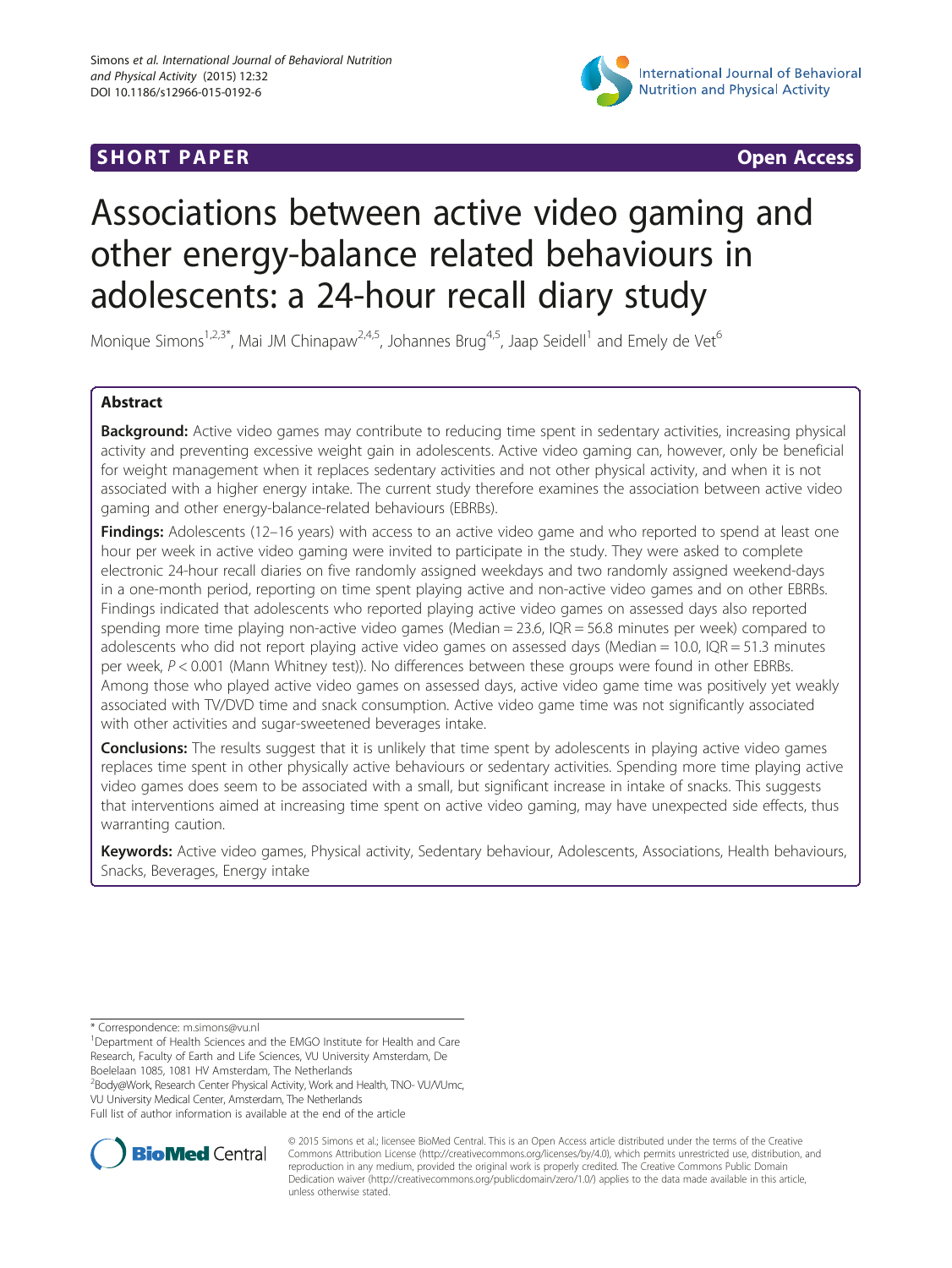#### Findings

## Introduction

Replacing non-active video games (video games that are played sedentary) with active video games (video games that require physical activity to play) may contribute to reducing time spent in sedentary activities. Thus, physical activity may be increased and excessive weight gain in adolescents may be prevented [[1,2](#page-4-0)]. Playing video games is a very popular activity among adolescents; an earlier study showed that the majority of Dutch adolescents play video games and almost half play active video games [[3](#page-4-0)]. Interventions aimed at increasing physical activity through the promotion of active video gaming can therefore potentially have a wide reach. Furthermore, active video gaming seems to be particularly suitable for reaching adolescents with lower levels of education. Finally, it is at least equally suitable for reaching girls as it is for reaching boys [[3,4](#page-4-0)].

It is, however, unclear how active video gaming is associated with other energy-balance related behaviours (EBRBs). This is important, as active video gaming may only be beneficial for energy balance when it replaces sedentary activities such as non-active video gaming or watching TV. When adolescents play active video games instead of other physically active activities such as outdoor play or sports, active video gaming will not contribute to increasing total energy expenditure [[5,6](#page-4-0)]. Another important EBRB is the consumption of snacks and sugar-sweetened beverages. Studies on non-active video gaming show that non-active game time is associated with increased energy intake through snack or soft drink consumption [[7-9\]](#page-4-0). It may be that active video gaming provides less opportunity for snacking because one is physically engaged in the game. On the other hand, two laboratory studies showed that consumption of snacks and sugar-sweetened beverages during active video gaming were equal to that during non-active video gaming. In addition, a study in adults compared energy intake during active video gaming and non-active video gaming (and watching TV) and did not find any significant differences [\[10](#page-4-0)], nor did a study in children that compared playing non-active games while sitting with playing non-active video games while using a treadmill [[11](#page-4-0)]. However, these studies only focused on energy intake during video gaming and did not evaluate energy intake during the rest of the day. It may be that active video gaming induces the intake of snacks and sugar-sweetened beverages after the activity because of thirst and hunger associated with physical activity. 'Real life' studies are limited. Therefore, the current study explores 'in real life' to what extent active video game time is associated with time spent in other physically active behaviour, sedentary activities and the consumption of snacks and sugarsweetened drinks.

## Method

A Dutch youth panel consisting of 2800 12-16-year-old adolescents with access to an active video game were invited to participate in the study and were screened for eligibility. This resulted in 596 adolescents who were willing to participate and met the criterion of spending at least one hour per week engaged in active video gaming. An active video game was defined as a video game that requires movement of the body, more than movement of the fingers and hands alone [\[12\]](#page-4-0).

Adolescents were requested to complete electronic 24-hour recall diaries on five randomly assigned weekdays and two randomly assigned weekend days during a one-month period (April 2011), excluding holidays. On the assigned day, the adolescents were notified at 4 pm by a text message and an email which included web links to the diary. A reminder was sent the next morning at 8 am if the diary was not completed by that time. The diary could be completed until 9 am on the same day. Participants received a voucher worth 7.50 euro when all seven diaries were completed (in addition to the standard reward points system of the agency for each time they participate in a research).

In total 458 participants completed their diary on at least three weekdays and one weekend day, which we considered a minimum for reliable estimates, and these were included in the analyses (see Figure [1](#page-2-0) for flow scheme).

#### **Measurements**

Demographic characteristics (age, gender, ethnicity and level of education) were assessed in the inclusion criteria screening questionnaire.

We developed an electronic 24-hour recall diary to assess engagement in and time spent on a range of EBRBs (Additional file [1\)](#page-4-0). The diary used three time slots: 4:00 pm to bed time, rising time to 12:00 and 12.00 to 4:00 pm. For each time slot, adolescents were provided a list of 12 main categories of activities; 1) sleeping, 2) video gaming, 3) watching television (TV) or DVD, 4) non-video gaming computer (PC) use, 5) homework, 6) social activities, 7) other hobbies, 8) sports and active play, 9) walking and cycling, 10) other transportation, 11) household chores, and 12) work and internship. Adolescents were asked to select the activity they performed during the specific time slot and to report how many minutes they spent in that activity. In addition, the 24-hour recall diary assessed the quantity of snacks and sugar-sweetened beverages consumed during the same time slots. The mean number of minutes per day spent on each activity and mean intake per day were calculated. The questions in the diary were derived from validated questionnaires [\[13-](#page-4-0)[17\]](#page-5-0). The questions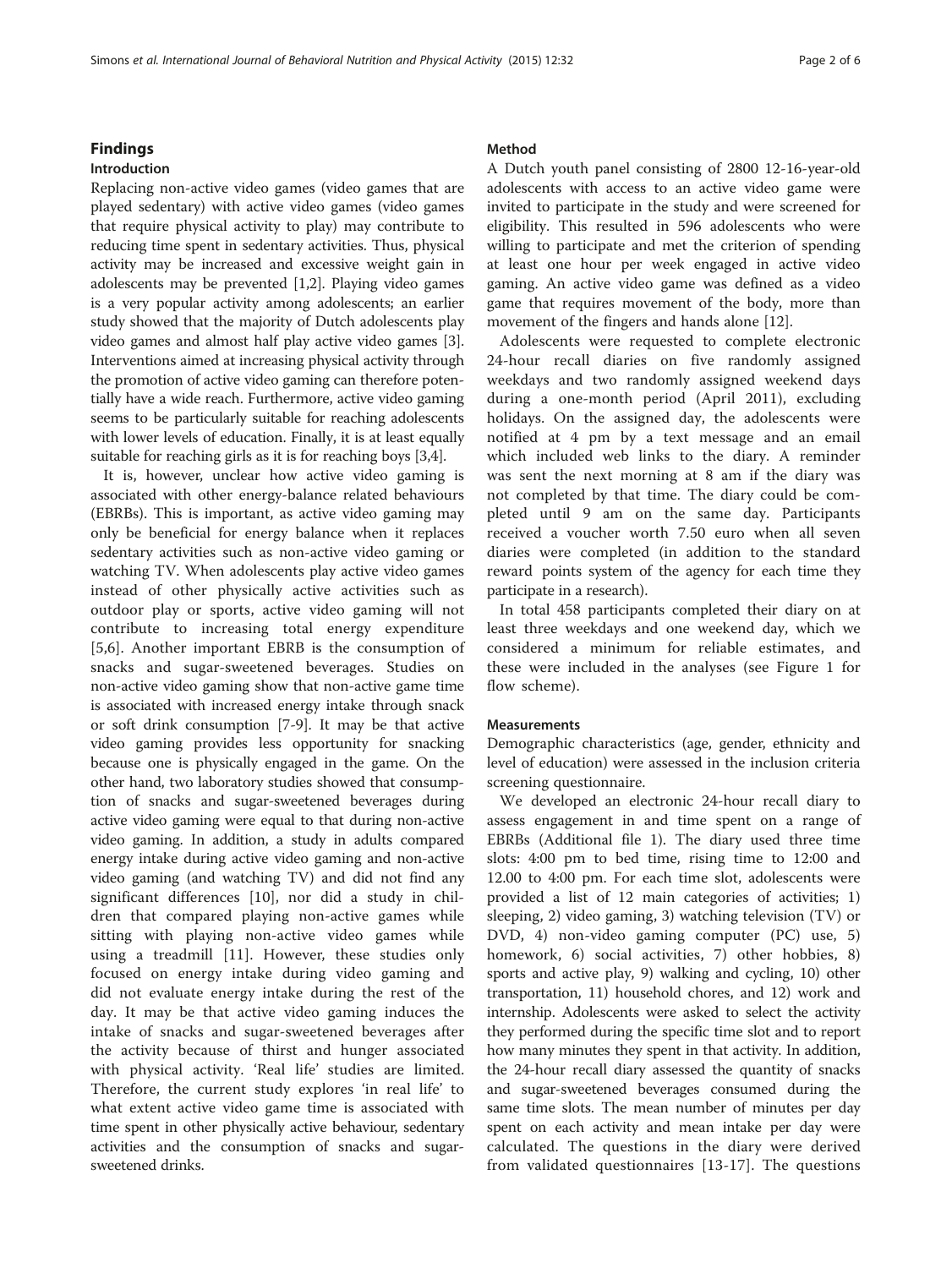<span id="page-2-0"></span>

to assess time spent playing video games were developed for the present study and are based on validated questionnaires for assessing time spent in sedentary activities [[13](#page-4-0)[,15,16\]](#page-5-0). The modified items were not further checked for validity.

### Data handling and statistical analyses

For each time slot we calculated the total time spent on activities by adding together all reported activities in that specific time frame. We used rise time and bedtime to calculate the total number of minutes awake in each time slot. We considered single activities exceeding the total amount of possible minutes within a specific time frame as unrealistic and treated them as missing values. Multi-tasking (i.e. more than one activity at the same time) was regarded as realistic, but when the different activities added up to more than double the available minutes in a specific time slot it was regarded as missing. Next, we categorized the activities into the following nine categories: 1) active video gaming, 2) non-active video gaming, 3) watching TV/DVD, 4) PC use other than video gaming, 5) non-screen sedentary activities, 6) sports and active play, 7) other physical activities (e.g. active transportation, household chores), 8) consumption of snacks and 9) consumption of sugar-sweetened drinks (Additional file [1](#page-4-0)).

We used non-parametric tests because the data was non-normally distributed. First, time use differences between adolescents who reported active video game play (active video gamers) at assessed days and adolescents who reported no active video game play at assessed days were tested with the Mann–Whitney test. Next, Spearman correlation coefficients were computed to evaluate associations between active video gaming time on the one hand and on the other hand non-active video gaming time, TV time, non-video gaming PC time, non-screen sedentary time, sports, other physical activities and consumption of snacks and sugar-sweetened drinks. The correlation coefficients were interpreted based on Cohen's [\[18](#page-5-0)] guidelines ( $r \ge 0$ : strong association; .30  $\le r < 0$ : moderate association;  $.10 \le r < .30$ : weak association). All statistical analyses were carried out using SPSS for windows, version 21.

## Results

## Results

The mean age of the participants was  $13.7$  years  $(SD = 1.4)$ , 58% were male, 98% were of Dutch ethnicity, 9% attended primary school, 43% pre-vocational secondary education and 48% higher or –pre-university secondary education.

In comparison with adolescents who did not play active games on the assessed days, the active video gamers spent significantly more time on non-active video gaming (Mann–Whitney  $U = 19025.5$ ;  $P < 0.001$ ). Time spent in other activities and consumption of snacks and sugar-sweetened beverages did not differ between the two groups (Table [1\)](#page-3-0). Among the active video gamers, active video gaming time was statistically, but only weakly, positively associated with TV/DVD time  $(r = 0.159, P = 0.047)$  and consumption of snacks  $(r = 0.168, P = 0.047)$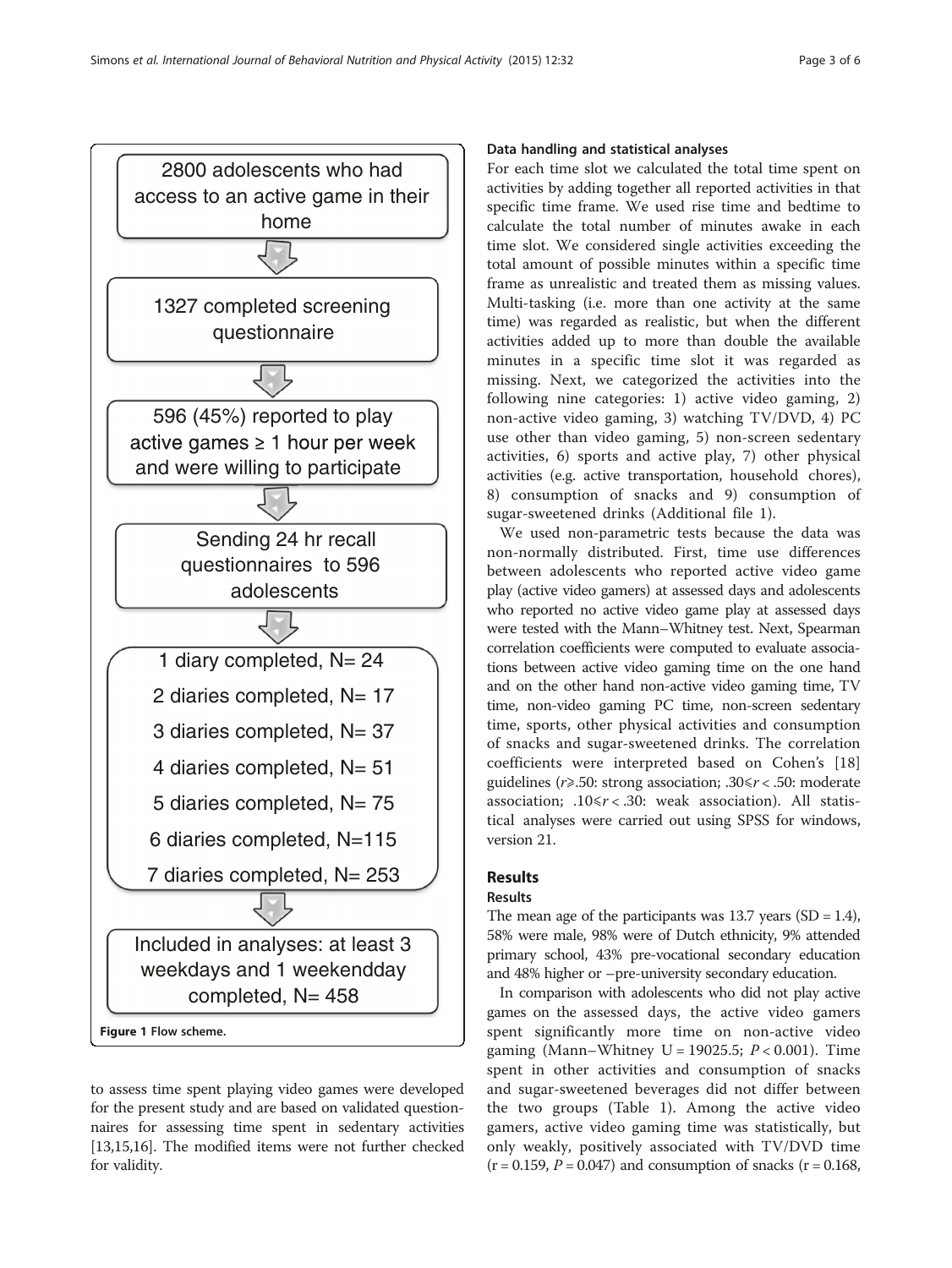| Activity (min/day)                 | Adolescents who did play<br>active video games ( $n = 157$ ) | Adolescents who did not play<br>active video games ( $n = 301$ ) | Total group<br>$(n = 458)$ | P value (Mann<br>Whitney test) |
|------------------------------------|--------------------------------------------------------------|------------------------------------------------------------------|----------------------------|--------------------------------|
| Active video gaming                | 13.3 (19.9)                                                  |                                                                  | 0(8.3)                     | <b>NA</b>                      |
| Non-active video gaming            | 23.6 (56.8)                                                  | 10.0(51.3)                                                       | 15.0 (53.6)                | < 0.001                        |
| Watching TV/DVD                    | 88.6 (81.4)                                                  | 94.3 (92.7)                                                      | 92.1 (86.2)                | 0.28                           |
| PC use other than video gaming     | 51.4 (71.2)                                                  | 51.6 (69)                                                        | 51.5 (70.5)                | 0.96                           |
| Non screen sedentary activities    | 111.4 (102.0)                                                | 110.0 (113.2)                                                    | 110.4 (109.9)              | 0.99                           |
| Sports and active play             | 25.0(51.3)                                                   | 20.0(54.6)                                                       | 21.5 (54.6)                | 0.21                           |
| Other physical activity (>3 METS)  | 38.2 (49.3)                                                  | 41.3 (52.0)                                                      | 40.0(51.1)                 | 0.59                           |
| Snacking (servings/day)            | 3.1(2.3)                                                     | 3.0(2.0)                                                         | 3.0(2.1)                   | 0.73                           |
| Sugar-sweetened beverages (ml/day) | 1107.1 (880.5)                                               | 1125.7 (971.7)                                                   | 1116.6 (945.7)             | 0.53                           |

<span id="page-3-0"></span>Table 1 Median (IQR) for physical, sedentary and dietary behaviours among adolescents who did and did not play active video games at assessed days

 $IOR =$ interquartile range.

 $NA = not available$ 

 $P = 0.035$ ). No associations were found between active video gaming and the other EBRBs (Table 2).

## Discussion and conclusion

Adolescents who reported playing active video games, also reported spending more time playing non-active video games than those who reported not to have played active video games. Other EBRBs did not differ between the two groups. These results suggest that an interest in active and non-active video gaming is associated, which may indicate that replacing non-active video game time for active video game time is possible. This is in line with an earlier study that showed that most adolescents who play active video games also play non-active video games [\[3](#page-4-0)]. However, it has also been suggested that adolescents who play video games prefer non-active video games over active video games [[12\]](#page-4-0) and that adolescents who play non-active video games differ from those who play active video games also in other

## Table 2 Associations (Spearman correlations) and P-values of time spent in active video gaming with other energy balance related behaviours among active video gamers

|--|--|--|

|                                          | Spearman's P value<br>Rho |       |
|------------------------------------------|---------------------------|-------|
| Non-active video gaming                  | 0.11                      | 0.162 |
| <b>Watching TV/DVD</b>                   | $0.16^{*a}$               | 0.047 |
| PC use other than video gaming           | 0.11                      | 0.186 |
| Non-screen sedentary activities          | 0.02                      | 0.791 |
| Sports and active play (>3 METS)         | $-0.03$                   | 0.680 |
| Other physical activity (>3 METS)        | 0.07                      | 0.359 |
| <b>Consumption of snacks</b>             | $0.17*$ <sup>a</sup>      | 0.035 |
| Consumption of sugar-sweetened beverages | 0.07                      | 0.417 |

\*Correlation is significant at the 0.05 level (2-tailed).

<sup>a</sup>Small effect size, (Cohen [\[18](#page-5-0)]).

respects [[19](#page-5-0)]. These last two suggestions indicate that it may not be easy to motivate adolescents to replace non-active video gaming with active video gaming.

While active video gamers reported spending significantly more time on non-active video gaming than other adolescents, there was no significant association between the time spent on active video gaming and that spent on non-active video gaming time among the active video gamers. This may be a preliminary indication that the promotion of active video gaming would not result in a reduction of time spent on non-active video gaming. Support for this idea can be found in an earlier study that concluded that making active video games available in their home did not result in a decrease in self-reported non-active video game time [[2\]](#page-4-0). Our results also suggest that engagement in active video game play is not associated with reduced time spent on (other) physically active behaviour. However, Baranowski et al. [\[20](#page-5-0)] suggest that children may compensate time spent on active video gaming by being less active at other times, because no change was found in total (objectively measured) physical activity in 9–12 year olds after making active video games available in their home. Finally, our results provide some reason for concern, because engagement in active video game play was significantly associated with more TV/DVD time, consistent with the findings of O'Loughlin et al. [[4\]](#page-4-0), and with a higher snack intake. Also, Lyons et al. found worrying findings regarding the energy balance; people who engaged in one hour of active video gaming consumed around 400 kcal more energy than they expended [\[10](#page-4-0)]. Although the energy surplus of active video gaming was 273 kcal less than the energy surplus for watching TV and non-active video gaming [[10\]](#page-4-0), caution is still warranted when using active video games in health promotion as such an intervention may have unexpected side effects.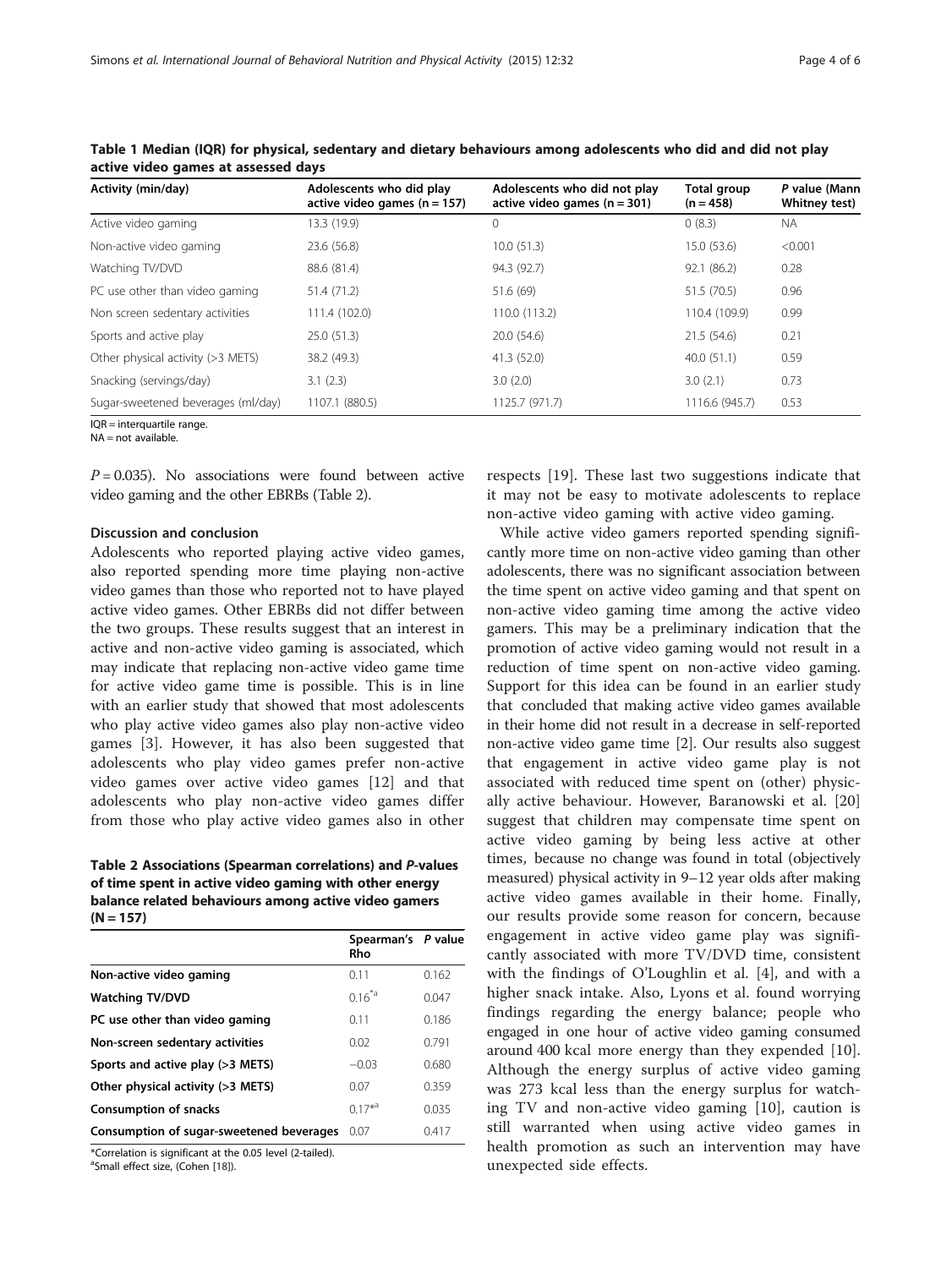<span id="page-4-0"></span>A limitation of the current study is the self-report of behaviour, which is prone to socially desirable answers. The questions were based on validated questionnaires for assessing energy-balance related behaviours [13[-17](#page-5-0)], but were modified to target video gaming behaviour and to make them suitable for online implementation. The modified items were not further checked for validity, which is another clear limitation of the present study. Furthermore, the study is cross-sectional and not causal and no causal inference can be made. We used 24-hour recall diaries, reducing recall bias compared to questionnaires recalling a previous or usual week. Also we assessed 7 random days within a month, providing more representative data than assessing only 1 or 2 days [\[21](#page-5-0)]. We did not study whether the interest in playing active video games was sustained during the month, which would be of interest for further research. Moreover, this is one of the first studies investigating the extent to which active video gaming is associated with other EBRBs in everyday life. Therefore, the current study provides very important insights into whether active video games can be an effective substitute for non-active video games in terms of preventing excessive weight gain. Nevertheless, more research is needed on the association between active video gaming and energy intake to get a clearer picture on what the beneficial and unanticipated effects of an active video gaming intervention can be. In addition, it would be of interest to compare active video gaming with other physical activities with regard to their respective associations with other EBRBs.

In summary, the results of our study suggest that it is unlikely that time spent playing active video games substitutes other physical or sedentary activities. However, spending more time playing active video games seems to be associated with a small, but significant increase in TV/DVD time and intake of snacks. Caution is therefore warranted in using active video games in health promotion, as such an intervention may have unexpected side effects.

## Additional file

[Additional file 1:](http://www.ijbnpa.org/content/supplementary/s12966-015-0192-6-s1.docx) Overview of activities recalled in the 24 hours diary [13[-17](#page-5-0),[22\]](#page-5-0).

#### Competing interests

The authors declare that they have no competing interests.

#### Authors' contributions

MS, EdV, MC, JB and JS designed the study. MS was responsible for data collection. MS planned and performed the analysis in consultation with EdV, MC, JB and JS. All authors participated in the interpretation of analyses. MS drafted the manuscript. EdV, MC, JB, SD critically revised the manuscript. All authors read and approved the final manuscript.

#### Acknowledgements

This work was supported by a grant from The Netherlands Organization for Health Research and Development (grant number: 120520012). We thank Veldkamp for access to their youth panel and the organisation of data collection. We thank all the participating adolescents for their contribution to the study. We thank Maaike van de Bovenkamp for her help with the data cleaning and preparation. In conclusion, we thank Maarten van der Vlugt for his extensive editing for grammar and writing style.

#### Author details

<sup>1</sup>Department of Health Sciences and the EMGO Institute for Health and Care Research, Faculty of Earth and Life Sciences, VU University Amsterdam, De Boelelaan 1085, 1081 HV Amsterdam, The Netherlands. <sup>2</sup>Body@Work, Research Center Physical Activity, Work and Health, TNO- VU/VUmc, VU University Medical Center, Amsterdam, The Netherlands. <sup>3</sup>TNO, Expertise Centre Life Style, Leiden, The Netherlands. <sup>4</sup>Department of Public and Occupational Health and the EMGO Institute for Health and Care Research, VU University Medical Center, Amsterdam, The Netherlands. <sup>5</sup>Department of Epidemiology & Biostatistics and EMGO Institute for Health and Care Research, VU University Medical Center, Amsterdam, The Netherlands. <sup>6</sup>Chairgroup Strategic Communication, Sub-department Communication, Philosophy and Technology: Centre for Integrative Development, Wageningen University and Research Centre Wageningen, Wageningen, the Netherlands.

## Received: 4 July 2014 Accepted: 19 February 2015 Published online: 05 March 2015

#### References

- 1. Straker LM, Abbott RA, Smith AJ. To remove or to replace traditional electronic games? A crossover randomised controlled trial on the impact of removing or replacing home access to electronic games on physical activity and sedentary behaviour in children aged 10–12 years. BMJ Open. 2013;3:e002629. doi: 10.1136/bmjopen-2013-002629.
- 2. Maddison R, Foley L, Ni Mhurchu C, Jiang Y, Jull A, Prapavessis H, et al. Effects of active video games on body composition: a randomized controlled trial. Am J Clin Nutr. 2011;94(1):156–63.
- 3. Simons M, de Vet E, Brug J, Seidell J, Chinapaw M. Active and non-active video gaming among Dutch adolescents: who plays and how much? J Sci Med Sport. 2014;17(6):597–601.
- 4. O'Loughlin EK, Dugas EN, Sabiston CM, O'Loughlin JL. Prevalence and correlates of exergaming in youth. Pediatrics. 2012;130(5):806–14.
- 5. LeBlanc AG, Chaput JP, McFarlane A, Colley RC, Thivel D, Biddle SJ, et al. Active video games and health indicators in children and youth: a systematic review. PLoS One. 2013;8(6):e65351. doi:10.1371/journal. pone.0065351.
- 6. Pate RR. Physically active video gaming: an effective strategy for obesity prevention? Arch Pediatr Adolesc Med. 2008;162(9):896 (Editorial).
- 7. Chaput JP, Visby T, Nyby S, Klingenberg L, Gregersen NT, Tremblay A, et al. Video game playing increases food intake in adolescents: a randomized crossover study. Am J Clin Nutr. 2011;93(6):1196–203.
- 8. Kremers SP, van der Horst K, Brug J. Adolescent screen-viewing behaviour is associated with consumption of sugar-sweetened beverages: the role of habit strength and perceived parental norms. Appetite. 2007;48(3):345–50.
- 9. Oldham-Cooper RE, Hardman CA, Nicoll CE, Rogers PJ, Brunstrom JM. Playing a computer game during lunch affects fullness, memory for lunch, and later snack intake. Am J Clin Nutr. 2011;93(2):308–13.
- 10. Lyons EJ, Tate DF, Ward DS, Wang X. Energy intake and expenditure during sedentary screen time and motion-controlled video gaming. Am J Clin Nutr. 2012;96(2):234–9.
- 11. Mellecker RR, Lanningham-Foster L, Levine JA, McManus AM. Energy intake during activity enhanced video game play. Appetite. 2010;55(2):343–7.
- 12. Simons M, de Vet E, Hoornstra S, Brug J, Seidell JC, Chinapaw M. Adolescents' views on active and non-active videogames: a focus group study. Games Health J. 2012;1(3):211–8.
- 13. Anderson CB, Hagstromer M, Yngve A. Validation of the PDPAR as an adolescent diary: effect of accelerometer cut points. Med Sci Sport Exer. 2005;37(7):1224–30.
- 14. van Assema P, Brug J, Ronda G, Steenhuis I. The relative validity of a short Dutch questionnaire as a means to categorize adults and adolescents to total and saturated fat intake. J Hum Nutr Diet. 2001;14(5):377–90.